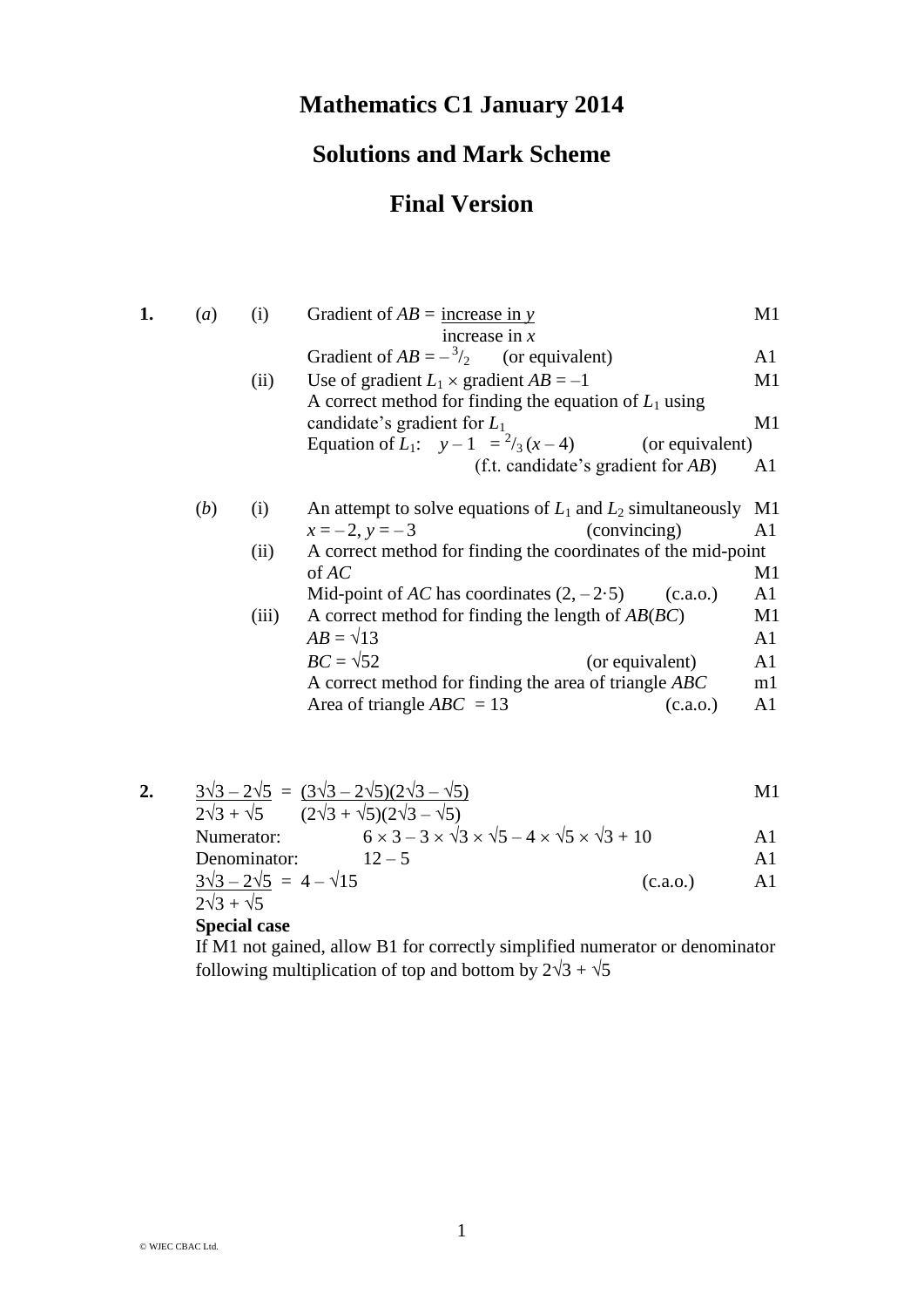3. An attempt to differentiate, at least one non-zero term correct  
\n
$$
\frac{dy}{dx} = 20 \times -1 \times x^{-2} + 4x
$$
\n
$$
\frac{dx}{dx}
$$
\nAn attempt to substitute  $x = 2$  in candidate's derived expression for  $\frac{dy}{dx}$  in 1  
\nValue of  $\frac{dy}{dx}$  at  $P = 3$  (c.a.o.) A1  
\nGradient of normal =  $\frac{-1}{\text{candidate's derived value for } \frac{dy}{dx}}$  in 1  
\nEquation of normal to C at P:  $y - 7 = -\frac{1}{x} - 2$  (or equivalent)  
\n $\frac{dx}{dx}$   
\n(f.t. candidate's value for  $\frac{dy}{dx}$  provided all three method marks are awarded)  
\n $\frac{dx}{dx}$ 

**4.** Either  $p = 0.8$  or a sight of  $(x + 0.8)^2$ **B1** A convincing argument to show that the value 25 is correct B1  $x^2 + 1.6x - 24.36 = 0 \implies (x + 0.8)^2$ (f.t. candidate's value for  $p$ ) M1  $x = 4.2$  (f.t. candidate's value for *p*) A1<br> $x = -5.8$  (f.t. candidate's value for *p*) A1  $(f.t. candidate's value for *p*)$  A1

**5.** (*a*) (1 + 6)<sup>5</sup> = (1)<sup>5</sup> + 5(1)<sup>4</sup> (6) + 10(1)<sup>3</sup> (6)<sup>2</sup> + 10(1) 2 (6)<sup>3</sup> + 5(1)(6)<sup>4</sup> + (6)<sup>5</sup> (five or six terms correct) B2 (**If B2 not awarded**, award B1 for four correct terms) (1 + 6) 5 = 1 + 56 + 60 + 606 + 180 + 366 (six terms correct) B2 (**If B2 not awarded**, award B1 for four or five correct terms) (1 + 6)<sup>5</sup> = 241 + 1016 (f.t. one error) B1

(b) 
$$
{}^{n}C_{2} \times 3^{k} = 495
$$
 (k = 1, 2)  
\nEither  $9n^{2} - 9n - 990 = 0$  or  $n^{2} - n - 110 = 0$  or  $n(n - 1) = 110$  A1  
\n $n = 11$  (c.a.o.) A1

**6.** An expression for  $b^2 - 4ac$ , with at least two of *a*, *b*, *c* correct M1  $b^2 - 4ac = 8^2 - 4 \times (2k - 3) \times (2k + 3)$  A1 Putting  $b^2 - 4ac \lt ( \leq )$  0  $100 - 16k^2$  $(0.e.)$  (c.a.o.) A1 Finding critical values  $k = -5/2$ ,  $k = 5/2$ (o.e.) (f.t. candidate's values for  $m, n$ ) B1  $k < -5/2$  or  $5/2 < k$  (o.e.) (f.t. only critical values of  $-a$  and *a*) B1 Each of the following errors earns a final B0 the use of non-strict inequalities the use of the word 'and' instead of the word 'or'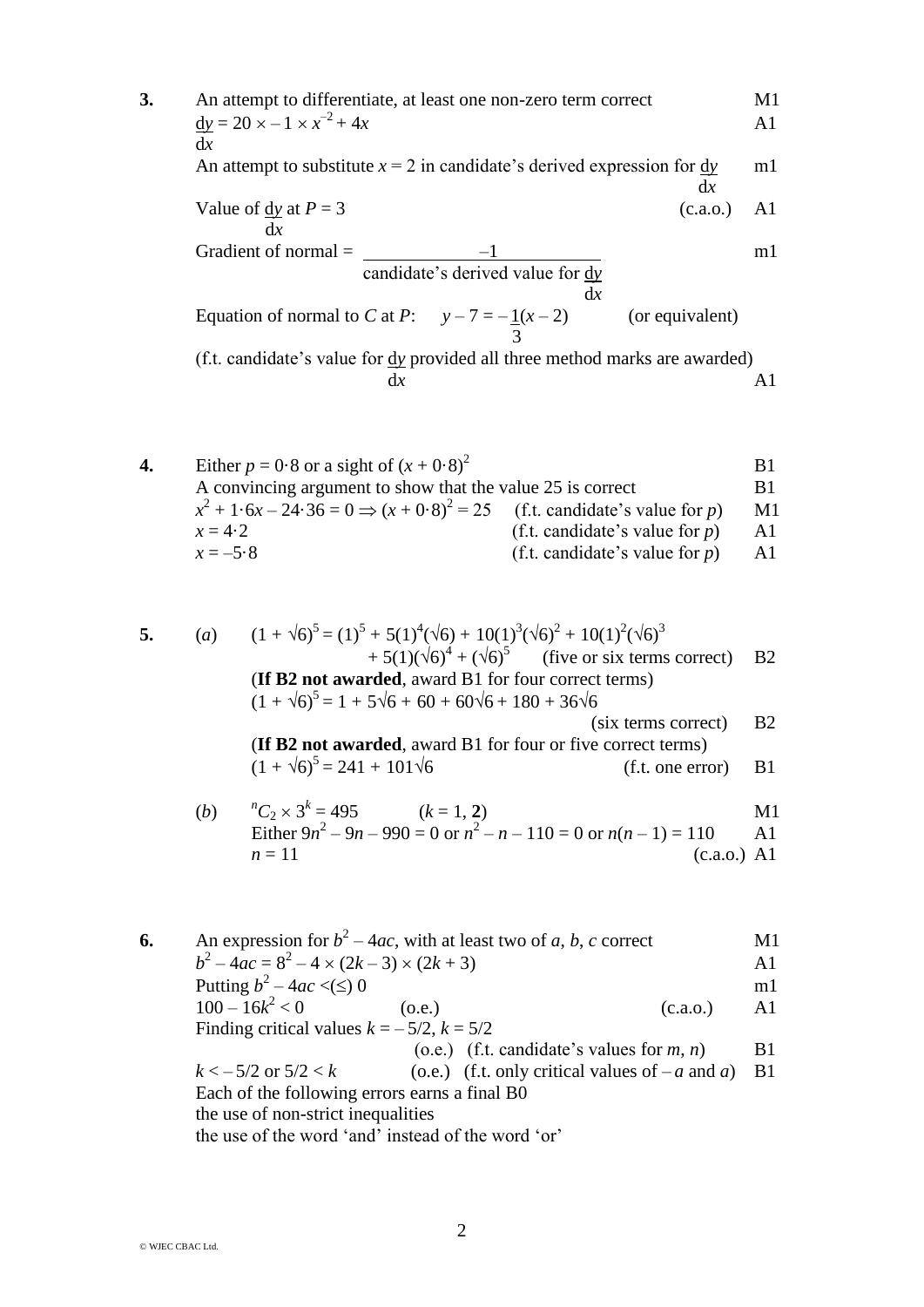**7.** (*a*)



| Concave down curve and y-coordinate of maximum $= 6$ | B1 |
|------------------------------------------------------|----|
| x-coordinate of maximum $= 5$                        | B1 |
| Both points of intersection with $x$ -axis           | B1 |

(b) 
$$
y = f(-2x)
$$
 B2  
(If B2 not awarded, award B1 for either  $y = f(-\frac{1}{2}x)$  or  $y = f(2x)$ )

8. (a) 
$$
y + \delta y = 7(x + \delta x)^2 - 6(x + \delta x) - 3
$$
  
\nSubtracting y from above to find  $\delta y$   
\n $\delta y = 14x\delta x + 7(\delta x)^2 - 6\delta x$   
\nDividing by  $\delta x$  and letting  $\delta x \rightarrow 0$   
\n $\frac{dy}{dx} = \lim_{\delta x \to 0} \frac{\delta y}{\delta x} = 14x - 6$   
\n(b) (c.a.o.) A1

(b) 
$$
\frac{dy}{dx} = a \times \frac{4}{3} \times x^{1/3} + 24 \times \frac{1}{2} \times x^{-1/2}
$$
 B1, B1  
Attempting to substitute  $x = 64$  in candidate's expression for  $\frac{dy}{dx}$  and  $\frac{dy}{dx}$   
putting expression equal to  $\frac{11}{2}$ 

(The M1 is only awarded if at least one B1 has been awarded)  $(c.a.o.)$  A1  $a = \frac{3}{4}$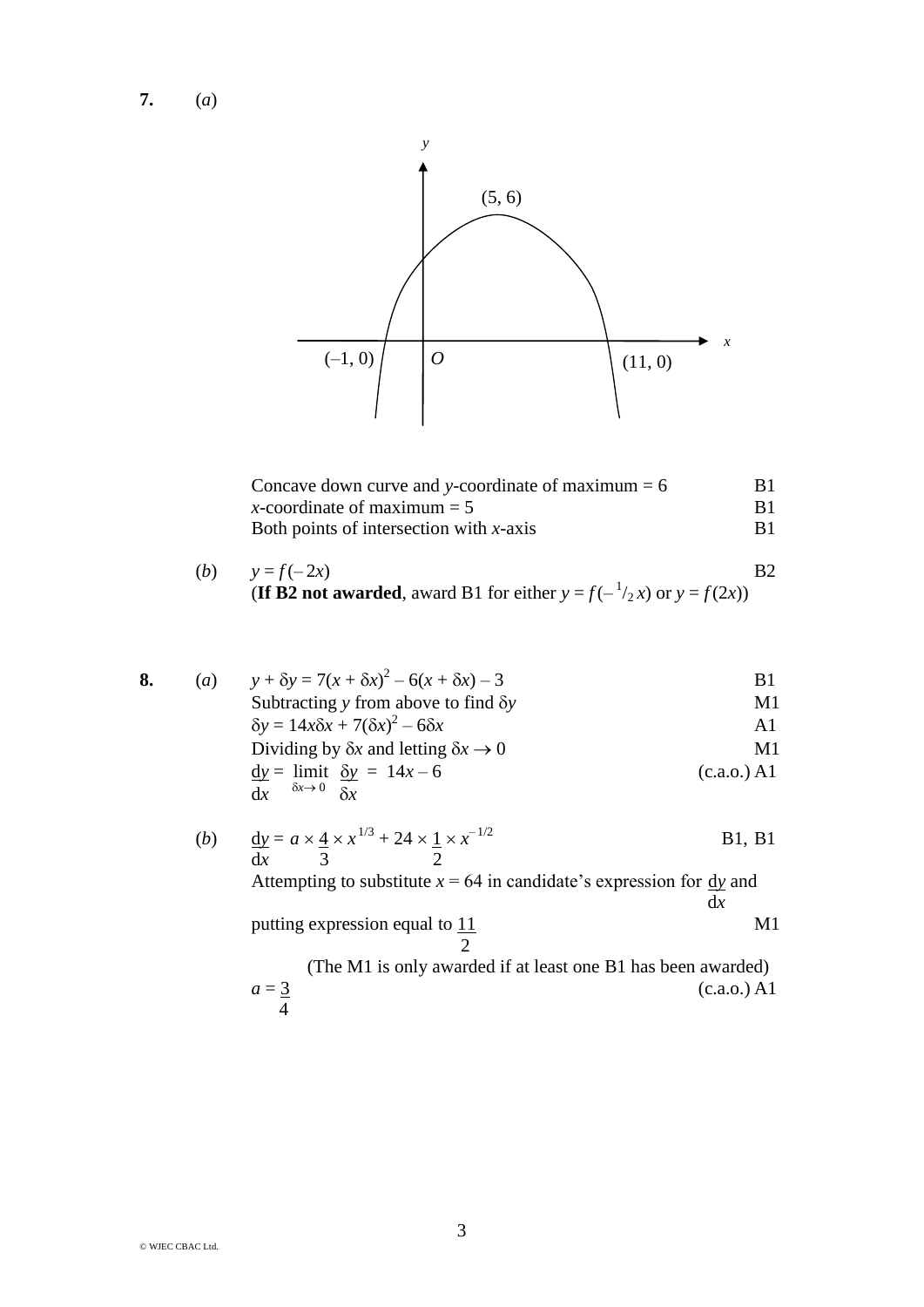|  | ( <i>a</i> ) Use of $f(-3) = -39$    |              | M1 |
|--|--------------------------------------|--------------|----|
|  | $-27a+117+30-24=-39 \Rightarrow a=6$ | (convincing) | A1 |

(b) Attempting to find 
$$
f(r) = 0
$$
 for some value of r  
\n $f(-2) = 0 \Rightarrow x + 2$  is a factor  
\n $f(x) = (x + 2)(6x^2 + ax + b)$  with one of a, b correct  
\n $f(x) = (x + 2)(6x^2 + x - 12)$   
\n $f(x) = (x + 2)(2x + 3)(3x - 4)$  (f.t. only  $6x^2 - x - 12$  in above line) A1  
\n $x = -2, -\frac{3}{2}, \frac{4}{3}$  (f.t. for factors  $2x \pm 3, 3x \pm 4$ ) A1  
\nSpecial case

Candidates who, after having found  $x + 2$  as one factor, then find just one of the remaining factors by using e.g. the factor theorem, are awarded B1 for the final 4 marks